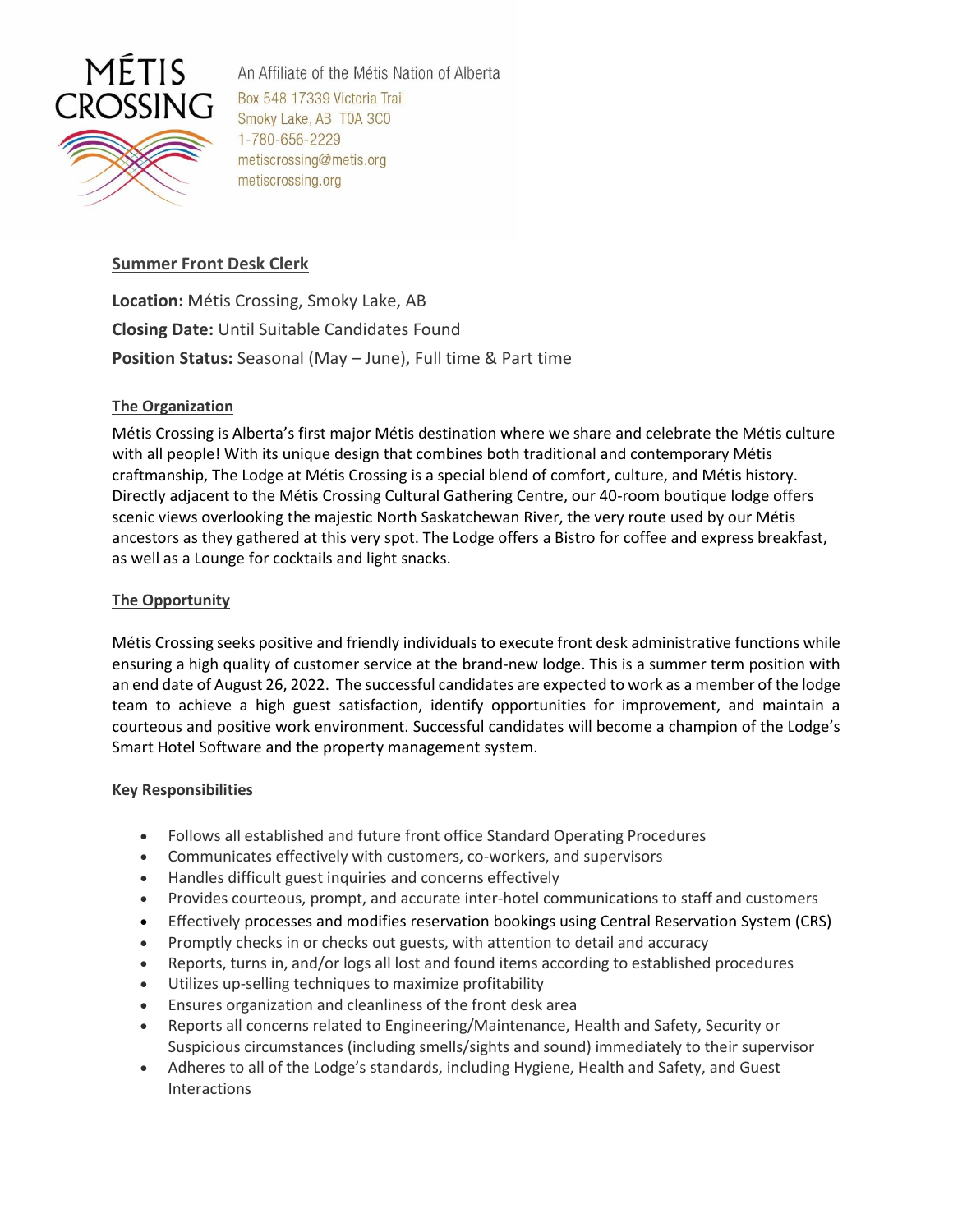- Promptly meet deadlines with professionalism handling phone calls, emails and in-person inquiries
- Provide exceptional customer service and following procedures to ensure high service standards
- Other duties as assigned

## **Skills & Competencies**

- Customer service skills
- Self motivated
- Multi-tasking, ability to work in a fast-paced environment
- Proven ability to problem solve
- Ability to work well with peers in a group environment and work independently with little supervision
- Ability to handle difficult situations with a calm demeanor
- Excellent organizational and time management skills
- Ability to multi-task
- Computer literate with Microsoft Office programs
- Have experience or willing to learn to operate a PMS (property management system (Smart Hotel Software)
- Proficient with data entry, process development: reservations requests, company correspondence and office procedures
- Proven oral and written communication skills
- Must be able to speak, read, write, and understand English
- Knowledge of Métis culture, history, and issues affecting Métis people.
- Cultural sensitivity and an ability to promote an inclusive environment exemplified by understanding all cultural groups.

### **Qualifications**

- High school diploma is an asset
- Must be proficient in Microsoft office and with a computer

### **Other Requirements**

- Availability to work a mixed schedule of days, evenings, and weekends.
- Ability to work at Métis Crossing in Smoky Lake.
- Clear Criminal Record Check with Vulnerable Sector Check required.
- Must be returning to school full-time in the fall 2022.

### **Employment Details:**

- Schedule will include weekdays, weekends, and holidays.
- Safe, secure, subsidized accommodations available.

### **What we Offer:**